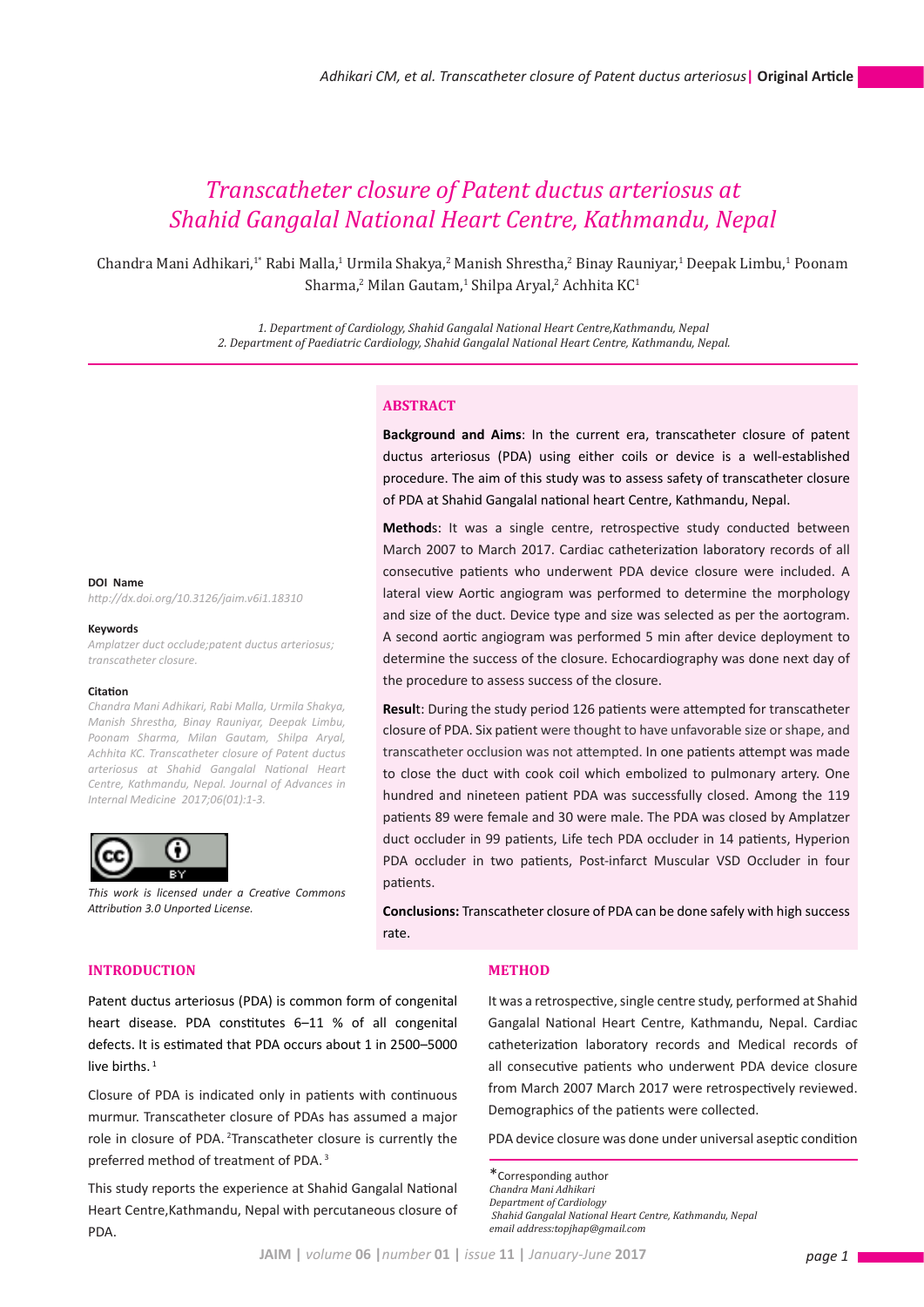through right femoral venous approach. A lateral view Aortic angiogram was performed to determine the morphology and size of the duct. Device type and size was selected as per the aortogram. A second aortic angiogram was performed 5 min after device deployment to determine the success of the closure. Echocardiography was done next day of the procedure to assess success of the closure.Complications of the procedure were recorded.

The study protocol was approved by institutional review board (IRB) of Shahid Gangalal National Heart Centre, Kathmandu, Nepal.

All the variables were entered into the Statistical Packagefor Social Sciences software, version 20(SPSS Inc., Chicago, IL, USA) for data analysis. Descriptive statisticswere computed and presented as means and standard deviations.

# **RESULT**

During the study period 126 patients were attempted for transcatheter closure of PDA. Six patient were thought to have unfavorable size or shape, and transcatheter occlusion was not attempted. In one patients attempt was made to close the duct with cook coil which embolized to pulmonary artery. One hundred and nineteen patient PDA was successfully closed. Among the 119 patients 89 were female and 30 were male. Age ranged from one year to 69 years. with the mean of 16.6±12.7 years.Size of PDA ranged from 3 mm to 14mm, with the mean of 5.7±2.7mmThe PDA was closed by Amplatzer duct occluder in 99 patients, Life tech PDA occluder in 14 patients, Hyperion PDA occluder in two patients, Amplatzer Post-infarct Muscular VSD Occluder in four patients, as shown in table 1. Hyperion and life tech are like amplatzer duct occluder. Device size 6x8 and 8x10 were the most commonly device size as shown in table 2.Among our subjects, we did not find any complication related to vascular access, hemolysis, and massive blood loss.

There was no evidence of obstruction of the left pulmonary artery or the descending aorta, as confirmed by 2D-Doppler in the following day follow-up. No death occurred in this study.

# Table 1. Demographics

| Variable                           | N <sub>o</sub> | %    |
|------------------------------------|----------------|------|
| Male                               | 30             | 25.2 |
| Female                             | 89             | 74.8 |
| Device type                        |                |      |
| Amplatzer duct occluder I          | 99             | 83.1 |
| <b>Hyperion</b>                    | $\mathcal{P}$  | 1.6  |
| Post-infarct Muscular VSD Occluder | 4              | 3.2  |
| Lifetech                           | 14             | 11.7 |

Table 2: Device size

| Device size                           |              |
|---------------------------------------|--------------|
| 4x6                                   | 15           |
| 6x8                                   | 37           |
| 8x10                                  | 37           |
| 10x12                                 | 19           |
| 12x14                                 | 5            |
| 14x16                                 | $\mathbf{1}$ |
| 20x22                                 | 1            |
| Post-infarct Muscular VSD Occluder 16 | 1            |
| Post-infarct Muscular VSD Occluder 18 | 1            |
| Post-infarct Muscular VSD Occluder 20 | 1            |
| Post-infarct Muscular VSD Occluder 22 | 1            |



 **Fig 1. PDA in Lateral Aortogram**



**Fig 2. PDA closed with ADO 6x8 device.**